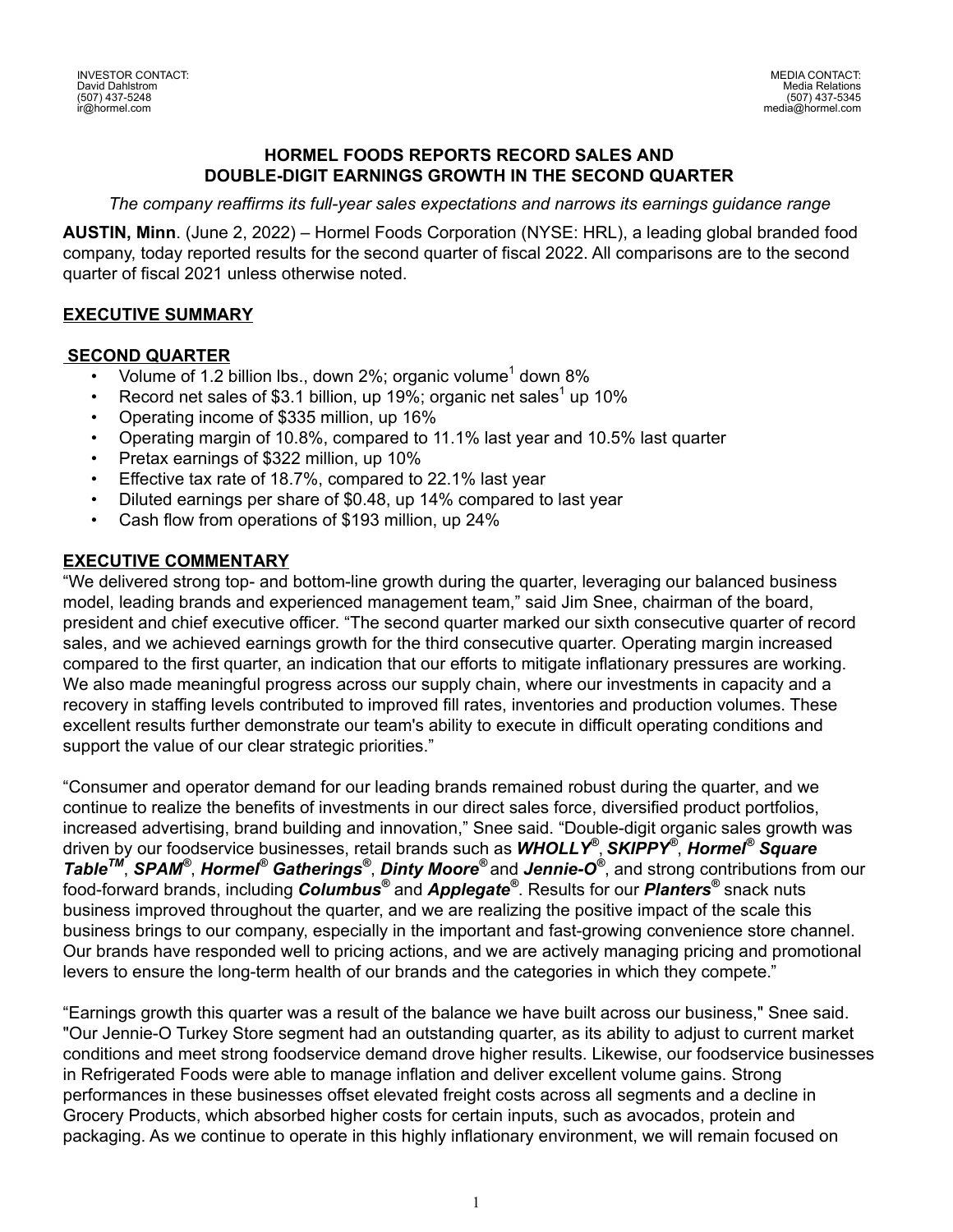improving our supply chain performance, maximizing promotional effectiveness and mix, and, where necessary, taking additional pricing actions to mitigate persistent inflationary pressures."

"After an excellent first quarter and significant profit growth in the second quarter, our Jennie-O Turkey Store team is facing an uncertain period ahead," Snee said. "We are actively managing the impacts from highly pathogenic avian influenza (HPAI) on turkey supply and will take the appropriate actions to protect the health of the turkeys across our supply chain. Similar to what we experienced in 2015, HPAI is expected to have a meaningful impact on industry poultry supplies over the coming months. Beginning in the third quarter, we anticipate large supply gaps in the Jennie-O Turkey Store vertically integrated supply chain, caused by flock losses to date. Our dedicated and experienced team is managing through operational challenges caused by the outbreaks and adapting to changing business conditions. The team has shown unwavering commitment and resolve in the face of a very difficult situation."

## **OUTLOOK**

"We have a responsibility to protect the equity of our brands and ensure we meet the needs of our customers, consumers and operators," Snee said. "Based on our strong first-half performance and current outlook for the full year, we are reaffirming our sales expectations and narrowing our earnings guidance range. We are confident in our ability to deliver our sales guidance, given robust demand for our brands across the retail, foodservice and international channels, improvements in our supply chain, our investments in capacity and from strategic pricing actions. From an earnings perspective, we expect a strong finish to the year from our Refrigerated Foods business. We anticipate a fourth-quarter improvement from pricing actions taken across our Grocery Products portfolio. Additionally, we are navigating the impact of HPAI on the Jennie-O Turkey Store supply chain and external factors affecting the International & Other segment, including current export logistics challenges and COVID-related lockdowns in China. Our teams have actions in place to manage through these challenges and drive results for the company."

| <b>Fiscal 2022 Outlook</b>          | Previous        | <b>Updated</b>  |
|-------------------------------------|-----------------|-----------------|
| Net Sales Guidance (in billions)    | $$11.7 - $12.5$ | $$11.7 - $12.5$ |
| Diluted Earnings per Share Guidance | $$1.87 - $2.03$ | $$1.87 - $1.97$ |

## **STRATEGIC EVOLUTION UPDATE**

#### *Planters® Snack Nuts Business Integration*

"We successfully completed the integration of all aspects of the *Planters®* snack nuts business during the second quarter, and the business continues to perform at the high end of our expectations," Snee said. "Since our successful integration, we have seen improvements in customer service levels and expect consumption data to show improvement in the coming months. Looking to the balance of the year, we expect a strong finish from this business. We remain committed to investing behind the *Planters®* brands and are excited about our recently introduced *Planters®* Sweet & Spicy Dry Roasted peanuts and the packaging innovation now in the marketplace. We are also encouraged by the momentum behind the *Corn Nuts®* brand, which boasts a loyal following and is seeing strong sales gains."

#### *Jennie-O Turkey Store Transformation*

"We continued to make progress on our transformative actions at Jennie-O Turkey Store," Snee said. "Our team is navigating the current environment, balancing both short-term opportunities and the long-term vision for our turkey business. Above all, the team remains focused on creating a business model that is better aligned to the changing needs of our customers, consumers and operators to drive long-term, sustainable growth."

During the second quarter, the company closed the Benson Avenue facility and successfully transferred approximately 200 employees to the newer and larger manufacturing facility in Willmar, Minn. One-time plant closure costs were immaterial to segment results. The company remains on track to integrate business functions, consolidate the Jennie-O Turkey Store supply chain into the broader Hormel Foods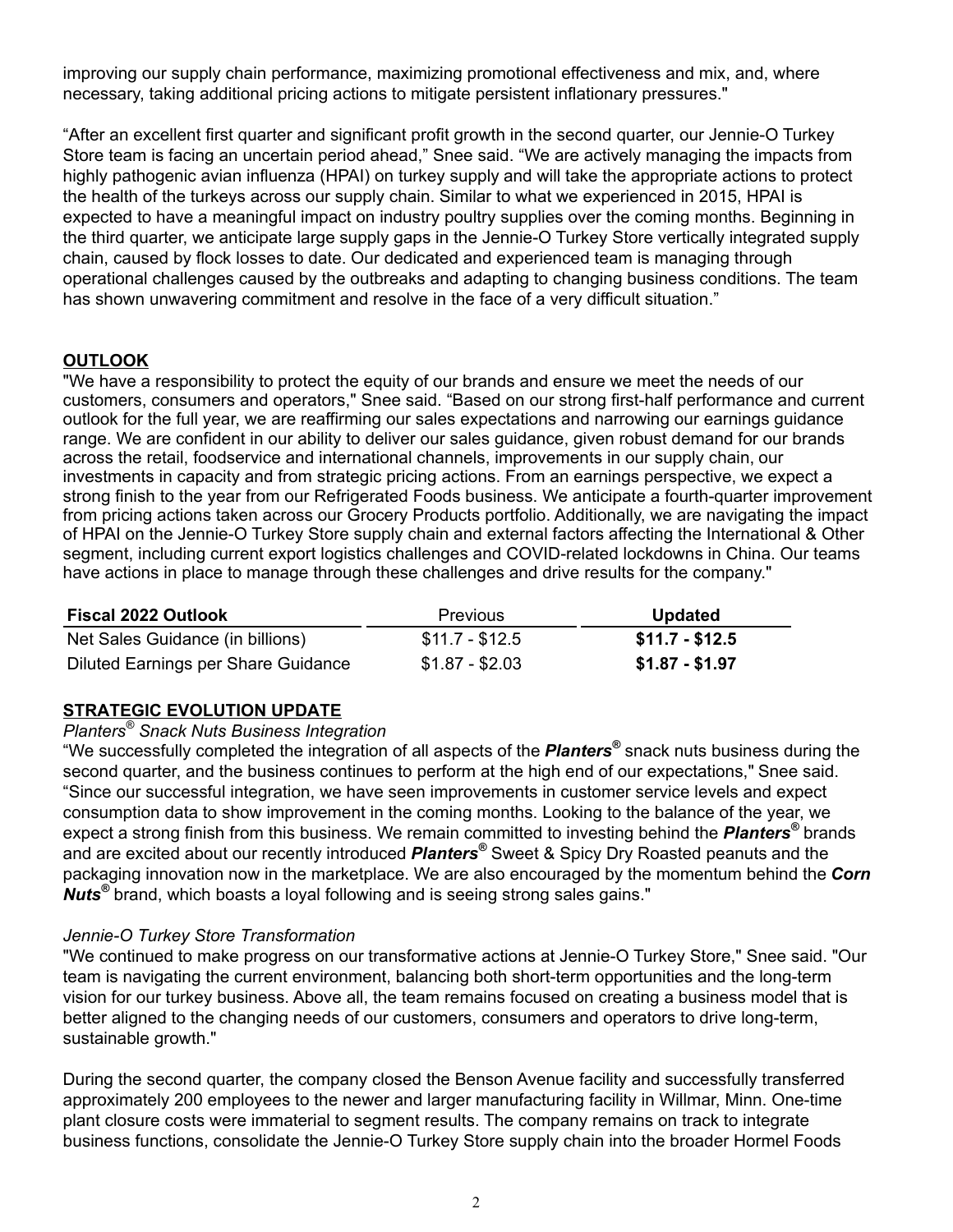One Supply Chain, and drive SG&A cost synergies of approximately \$20 million to \$30 million annually by fiscal 2023.

# **CHANNEL HIGHLIGHTS – SECOND QUARTER**

Demand across the company's U.S. channels remained elevated, as exhibited by strong growth compared to the prior year. The company benefited from pricing actions to offset inflationary pressures across many categories and contributions from the *Planters*<sup>®</sup> snack nuts business. Sales for the international channel declined, primarily due to lower commodity exports.

| <b>Net Sales Percent Change (%)</b> | <b>Second Quarter</b> | <b>First Half</b> |
|-------------------------------------|-----------------------|-------------------|
| U.S. Retail                         | 15                    | 16                |
| U.S. Foodservice                    | 32                    | 41                |
| International                       | (3)                   |                   |
| Total                               | 19                    |                   |

## **SEGMENT HIGHLIGHTS – SECOND QUARTER**

#### **Refrigerated Foods**

- Volume down 13%; organic volume<sup>1</sup> down 14%
- Net sales up 13%; organic net sales<sup>1</sup> up 11%
- Segment profit up 3%

Net sales increased due to strong results from the foodservice businesses and from retail products such as *Columbus®* grab-and-go charcuterie, *Applegate®* natural and organic meats, *Hormel® Square TableTM* refrigerated entrees and *Hormel® Gatherings®* party trays. Strategic pricing actions across the portfolio and the inclusion of the *Planters*<sup>®</sup> snack nuts business also contributed to growth. Consistent with the company's long-term strategy to better align resources to value-added growth, the overall decline in volume was due primarily to lower commodity sales resulting from the company's new pork supply agreement. Segment profit growth was driven by strong results from the foodservice businesses, more than offsetting higher operational and logistics costs. Volume, sales and segment profit were negatively impacted by production constraints due to labor shortages.

#### **Grocery Products**

- Volume up 19%; organic volume<sup>1</sup> up 2%
- Net sales up 39%; organic net sales<sup>1</sup> up 7%
- Segment profit down 9%

Volume and sales increased due to strength across the portfolio and from the inclusion of the *Planters®* snack nuts business. Organic sales growth was led by the *WHOLLY®* , *SKIPPY®* , *SPAM®* and *Dinty Moore®* brands, in addition to strategic pricing actions. Segment profit declined, as organic sales growth and the contribution from the *Planters*<sup>®</sup> business were unable to overcome significant inflationary pressures and lower results from MegaMex, which absorbed higher avocado costs. Volume, sales and segment profit were negatively impacted by production constraints due to labor shortages.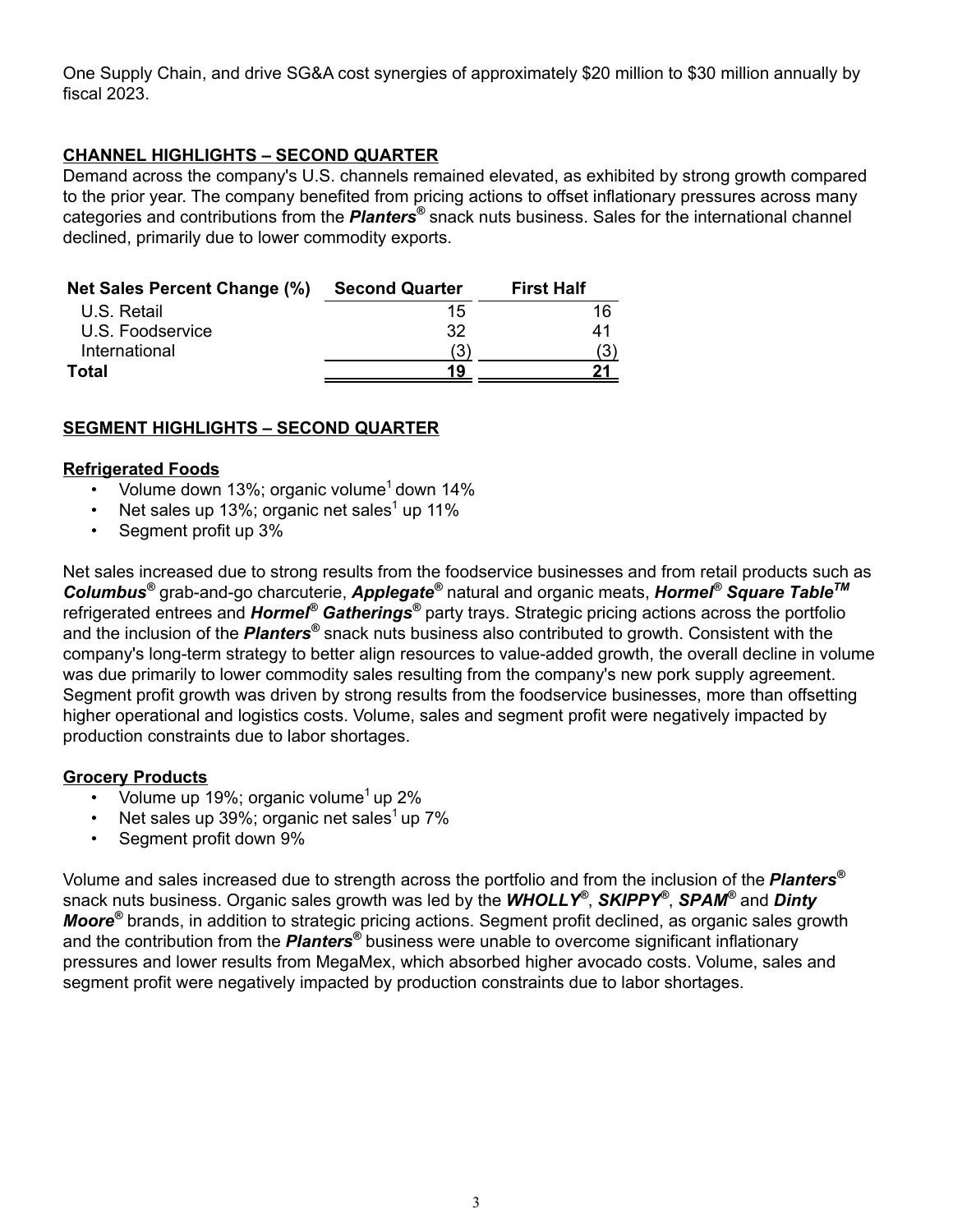# **Jennie-O Turkey Store**

- Volume down 1%
- Net sales up 16%
- Segment profit up 387%

Net sales for all areas of the business increased, led by foodservice, whole bird and retail sales. Valueadded volume gains were attributed to strong results from the foodservice business. Higher commodity prices and foodservice sales drove the substantial improvement in segment profit. HPAI had an immaterial direct impact on the segment's results for the quarter.

## **International & Other**

- Volume down 14%; organic volume<sup>1</sup> down 15%
- Net sales down 1%; organic net sales<sup>1</sup> down 3%
- Segment profit down 3%

Volume and sales declined as a result of current export logistics challenges and lower commodity sales due to the company's new pork supply agreement. Retail sales in China improved as pantry loading and sales to food security programs in response to COVID-related lockdowns helped offset declines in foodservice sales. Profit growth in China was offset by lower results from the export business, which was negatively impacted by logistics challenges and meaningfully higher freight expenses.

# **SELECTED FINANCIAL DETAILS**

- Advertising spend was \$39 million compared to \$31 million in the prior year.
- The effective tax rate was 18.7% compared to 22.1% last year. Higher stock option exercises provided a benefit to the tax rate for the quarter. The effective tax rate for fiscal 2022 is expected to be between 20.5% and 22.5%.
- Capital expenditures in the second quarter were \$78 million compared to \$45 million last year. The company's target for capital expenditures in fiscal 2022 is \$310 million.
- Depreciation and amortization expense in the second quarter was \$62 million compared to \$52 million last year. The full-year expense is expected to be approximately \$250 million.

## **PRESENTATION**

A conference call will be webcast at 7 a.m. CDT on Thursday, June 2, 2022. Access is available at www.hormelfoods.com by clicking on "Investors." The call will also be available via telephone by dialing 888-317-6003 and providing the access code 2367917. An audio replay is available by going to www.hormelfoods.com. The webcast replay will be available at noon CDT, Thursday, June 2, 2022, and will remain on the website for one year.

## **ABOUT HORMEL FOODS -** *Inspired People. Inspired Food.™*

Hormel Foods Corporation, based in Austin, Minn., is a global branded food company with over \$11 billion in annual revenue across more than 80 countries worldwide. Its brands include *Planters®* , *SKIPPY® ,*  SPAM®, Hormel® Natural Choice®, Applegate®, Justin's®, WHOLLY®, Hormel® Black Label®, Columbus®, *Jennie-O®* and more than 30 other beloved brands. The company is a member of the S&P 500 Index and the S&P 500 Dividend Aristocrats, was named on the "Global 2000 World's Best Employers" list by Forbes magazine for three years, is one of Fortune magazine's most admired companies, has appeared on the "100 Best Corporate Citizens" list by 3BL Media 13 times, and has received numerous other awards and accolades for its corporate responsibility and community service efforts. The company lives by its purpose statement — *Inspired People. Inspired Food.™* — to bring some of the world's most trusted and iconic brands to tables across the globe. For more information, visit www.hormelfoods.com.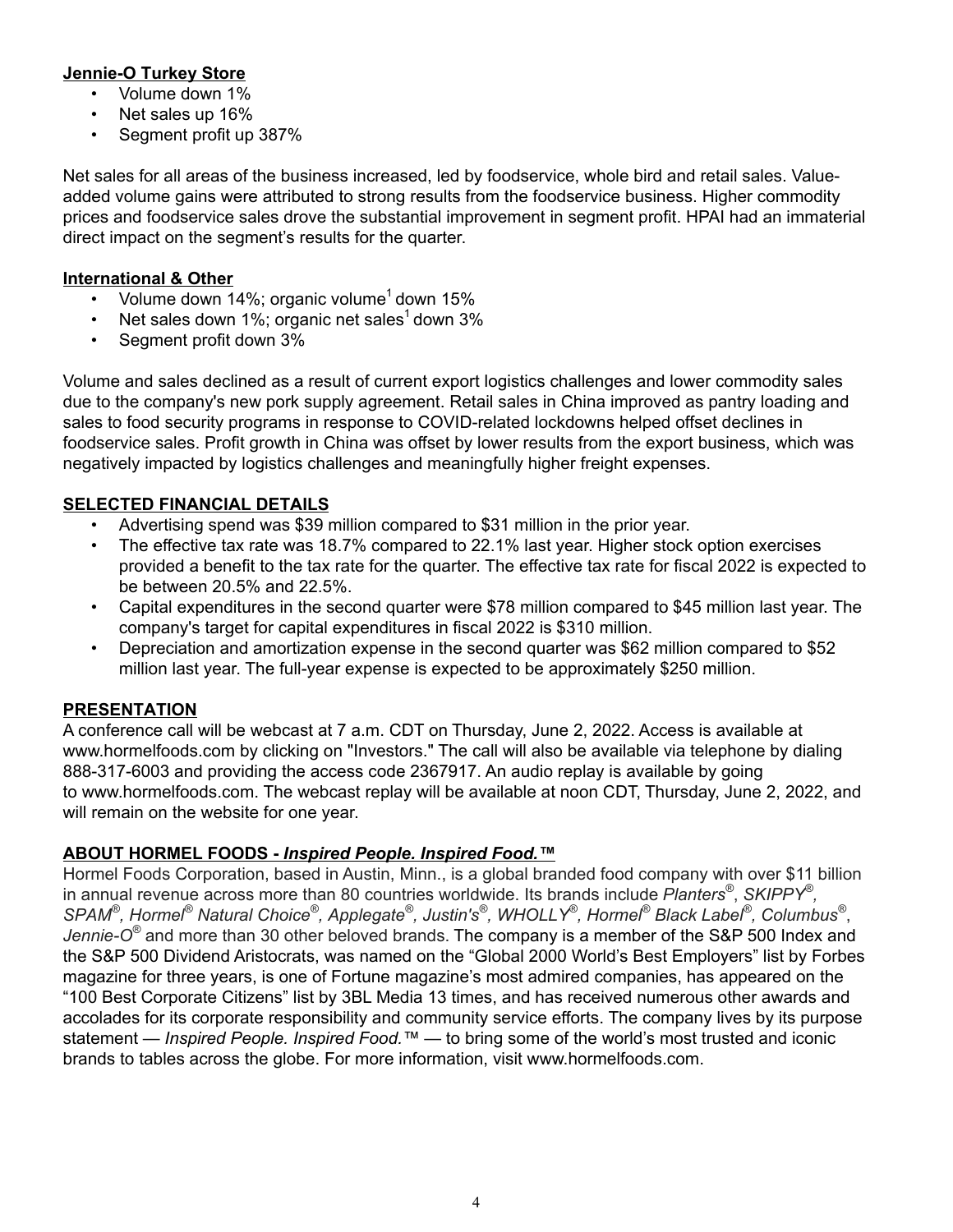## **FORWARD-LOOKING STATEMENTS**

This news release contains "forward-looking" information within the meaning of the federal securities laws. The "forward-looking" information may include statements concerning the Company's outlook for the future as well as other statements of beliefs, future plans, strategies, or anticipated events and similar expressions concerning matters that are not historical facts. Words or phrases such as "should result," "believe," "intend," "plan," "are expected to," "targeted," "will continue," "will approximate," "is anticipated," "estimate," "project," or similar expressions are intended to identify forward-looking statements. Such statements are subject to certain risks and uncertainties that could cause actual results to differ materially from historical earnings and those anticipated or projected, which factors include, but are not limited to, risks related to the deterioration of economic conditions; the COVID-19 pandemic; risks associated with acquisitions and divestitures; potential disruption of operations including at co-manufacturers, suppliers, logistics providers, customers, or other third-party service providers; risk of loss of a material contract; the Company's inability to protect information technology systems against, or effectively respond to, cyber attacks or security breaches; deterioration of labor relations, labor availability or increases to labor costs; general risks of the food industry, including food contamination; outbreaks of disease among livestock and poultry flocks; fluctuations in commodity prices and availability of raw materials and other inputs; fluctuations in market demand for the Company's products; risks of litigation; potential sanctions and compliance costs arising from government regulation; compliance with stringent environmental regulation and potential environmental litigation; and risks arising from the Company's foreign operations. Please refer to the cautionary statements regarding "Risk Factors" and "Forward-Looking Statements" that appear in our most recent Annual Report on Form 10-K and quarterly reports on Form 10-Q, which can be accessed at hormelfoods.com in the "Investors" section, for additional information. In making these statements, the Company is not undertaking, and specifically declines to undertake, any obligation to address or update each or any factor in future filings or communications regarding the Company's business or results. Though the Company has attempted to list comprehensively these important cautionary risk factors, the Company wishes to caution investors and others that other factors may in the future prove to be important in affecting the Company's business or results of operations. The Company cautions readers not to place undue reliance on forward-looking statements, which represent current views as of the date made.

**Note:** Due to rounding, numbers presented throughout this news release may not sum precisely to the totals provided, and percentages may not precisely reflect the absolute figures.

## **<sup>1</sup> COMPARISON OF U.S. GAAP TO NON-GAAP FINANCIAL MEASURES**

The non-GAAP adjusted financial measures of organic net sales and organic volume are presented to provide investors with additional information to facilitate the comparison of past and present operations. Organic net sales and organic volume are defined as net sales and volume, excluding the impact of acquisitions and divestitures. Organic net sales and organic volume exclude the impact of the acquisition of the *Planters*<sup>®</sup> snack nuts business (June 2021) in the Grocery Products, Refrigerated Foods, and International & Other segments.

The company believes these non-GAAP financial measures provide useful information to investors, because they are the measures used to evaluate performance on a comparable year-over-year basis. Non-GAAP measures are not intended to be a substitute for U.S. GAAP measures in analyzing financial performance. These non-GAAP measures are not in accordance with generally accepted accounting principles and may be different from non-GAAP measures used by other companies.

The tables below show the calculations to reconcile from the GAAP measures to the non-GAAP adjusted measures.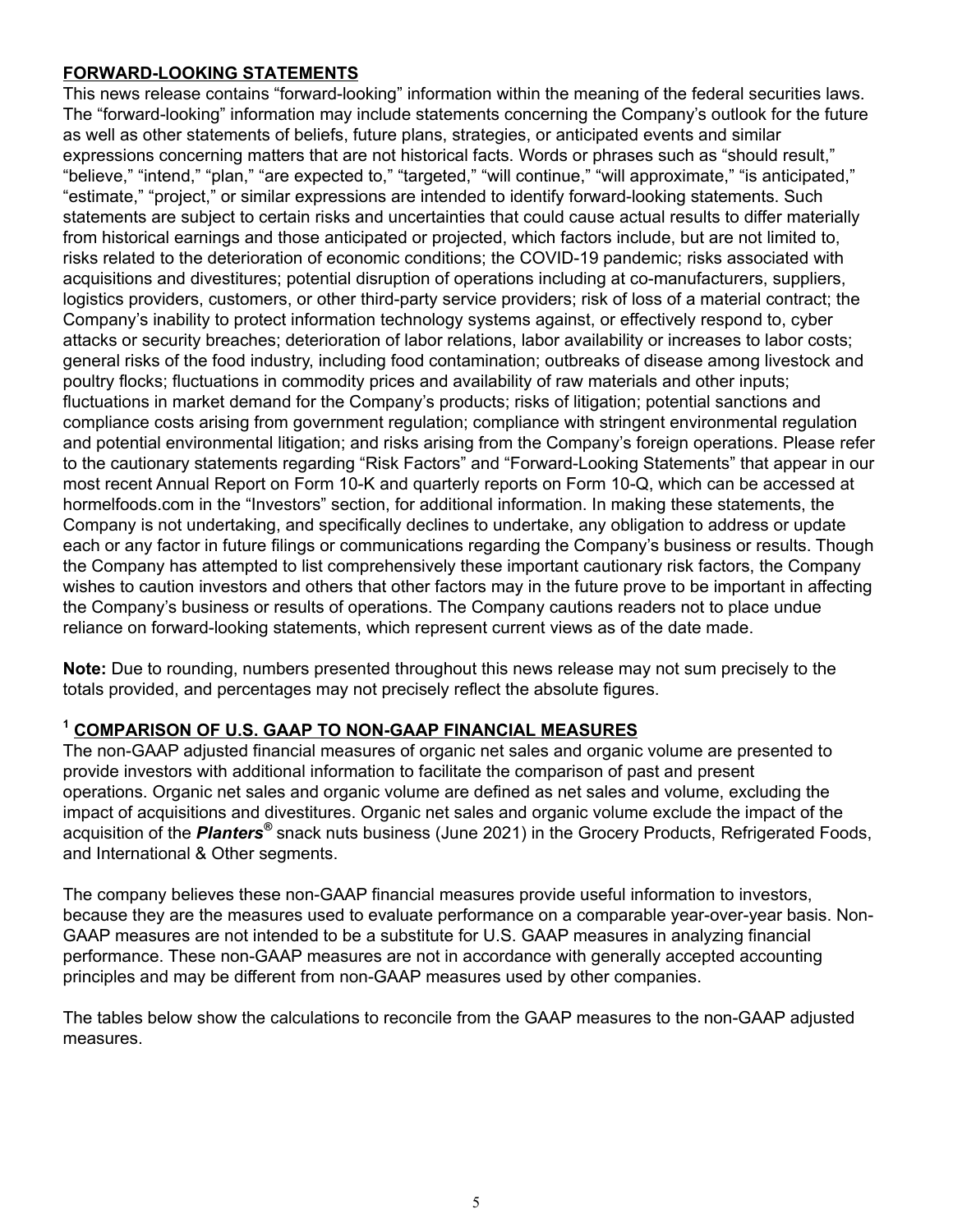# **RECONCILIATION OF NON-GAAP MEASURES**

# **ORGANIC VOLUME AND NET SALES (NON-GAAP)**

|                           | <b>Quarter Ended</b> |                                |    |                                                     |           |                |                                |                             |  |  |
|---------------------------|----------------------|--------------------------------|----|-----------------------------------------------------|-----------|----------------|--------------------------------|-----------------------------|--|--|
| in thousands              |                      |                                |    | May 1, 2022                                         |           | April 25, 2021 |                                |                             |  |  |
| Volume (lbs.)             |                      | <b>Reported</b><br><b>GAAP</b> |    | <b>Organic</b><br><b>Acquisitions</b><br>(Non-GAAP) |           |                | <b>Reported</b><br><b>GAAP</b> | <b>Non-GAAP</b><br>% Change |  |  |
| <b>Grocery Products</b>   |                      | 373,163                        |    | (54, 150)                                           | 319,013   |                | 313,795                        | 1.7                         |  |  |
| <b>Refrigerated Foods</b> |                      | 517,477                        |    | (9,608)                                             | 507,869   |                | 593,271                        | (14.4)                      |  |  |
| Jennie-O Turkey Store     |                      | 201,608                        |    | 201,608                                             |           |                | 202,624                        | (0.5)                       |  |  |
| International & Other     |                      | 71,949                         |    | (1,220)                                             | 70,730    |                | 83,257                         | (15.0)                      |  |  |
| Total                     |                      | 1,164,198                      |    | (64,978)                                            | 1,099,220 |                | 1,192,948                      | (7.9)                       |  |  |
| <b>Net Sales</b>          |                      |                                |    |                                                     |           |                |                                |                             |  |  |
| <b>Grocery Products</b>   | \$                   | 873,572 \$                     |    | $(200, 775)$ \$                                     | 672,797   | - \$           | 628,232                        | 7.1                         |  |  |
| <b>Refrigerated Foods</b> |                      | 1,644,284                      |    | (34, 759)                                           | 1,609,525 |                | 1,453,380                      | 10.7                        |  |  |
| Jennie-O Turkey Store     |                      | 407,287                        |    |                                                     | 407,287   |                | 351,179                        | 16.0                        |  |  |
| International & Other     |                      | 171,416                        |    | (3,480)                                             | 167,935   |                | 173,830                        | (3.4)                       |  |  |
| <b>Total</b>              | \$                   | 3,096,559                      | \$ | $(239, 014)$ \$                                     | 2,857,545 | \$             | 2,606,621                      | 9.6                         |  |  |

|                           |    | <b>Six Months Ended</b>        |  |                     |                              |                                |           |                             |  |  |  |
|---------------------------|----|--------------------------------|--|---------------------|------------------------------|--------------------------------|-----------|-----------------------------|--|--|--|
|                           |    |                                |  | May 1, 2022         |                              | April 25, 2021                 |           |                             |  |  |  |
| Volume (lbs.)             |    | <b>Reported</b><br><b>GAAP</b> |  | <b>Acquisitions</b> | <b>Organic</b><br>(Non-GAAP) | <b>Reported</b><br><b>GAAP</b> |           | <b>Non-GAAP</b><br>% Change |  |  |  |
| <b>Grocery Products</b>   |    | 744,678                        |  | (117, 362)          | 627,316                      |                                | 618,129   | 1.5                         |  |  |  |
| <b>Refrigerated Foods</b> |    | 1,090,229                      |  | (18, 182)           | 1,072,047                    |                                | 1,188,586 | (9.8)                       |  |  |  |
| Jennie-O Turkey Store     |    | 390,108                        |  |                     | 390,108                      |                                | 396,193   | (1.5)                       |  |  |  |
| International & Other     |    | 144,056                        |  | (2,942)             | 141,114                      |                                | 169,746   | (16.9)                      |  |  |  |
| <b>Total</b>              |    | 2,369,070                      |  | 138,485)            | 2,230,585                    |                                | 2,372,654 | (6.0)                       |  |  |  |
| <b>Net Sales</b>          |    |                                |  |                     |                              |                                |           |                             |  |  |  |
| <b>Grocery Products</b>   | \$ | 1,729,163 \$                   |  | (436,507) \$        | 1,292,656                    | \$                             | 1,205,831 | 7.2                         |  |  |  |
| <b>Refrigerated Foods</b> |    | 3,271,812                      |  | (66, 012)           | 3,205,800                    |                                | 2,820,457 | 13.7                        |  |  |  |
| Jennie-O Turkey Store     |    | 791,759                        |  |                     | 791,759                      |                                | 684,500   | 15.7                        |  |  |  |
| International & Other     |    | 348,184                        |  | (8,320)             | 339,864                      |                                | 356,980   | (4.8)                       |  |  |  |
| Total                     | \$ | 6,140,917 \$                   |  | $(510, 838)$ \$     | 5,630,079                    | \$                             | 5,067,768 | 11.1                        |  |  |  |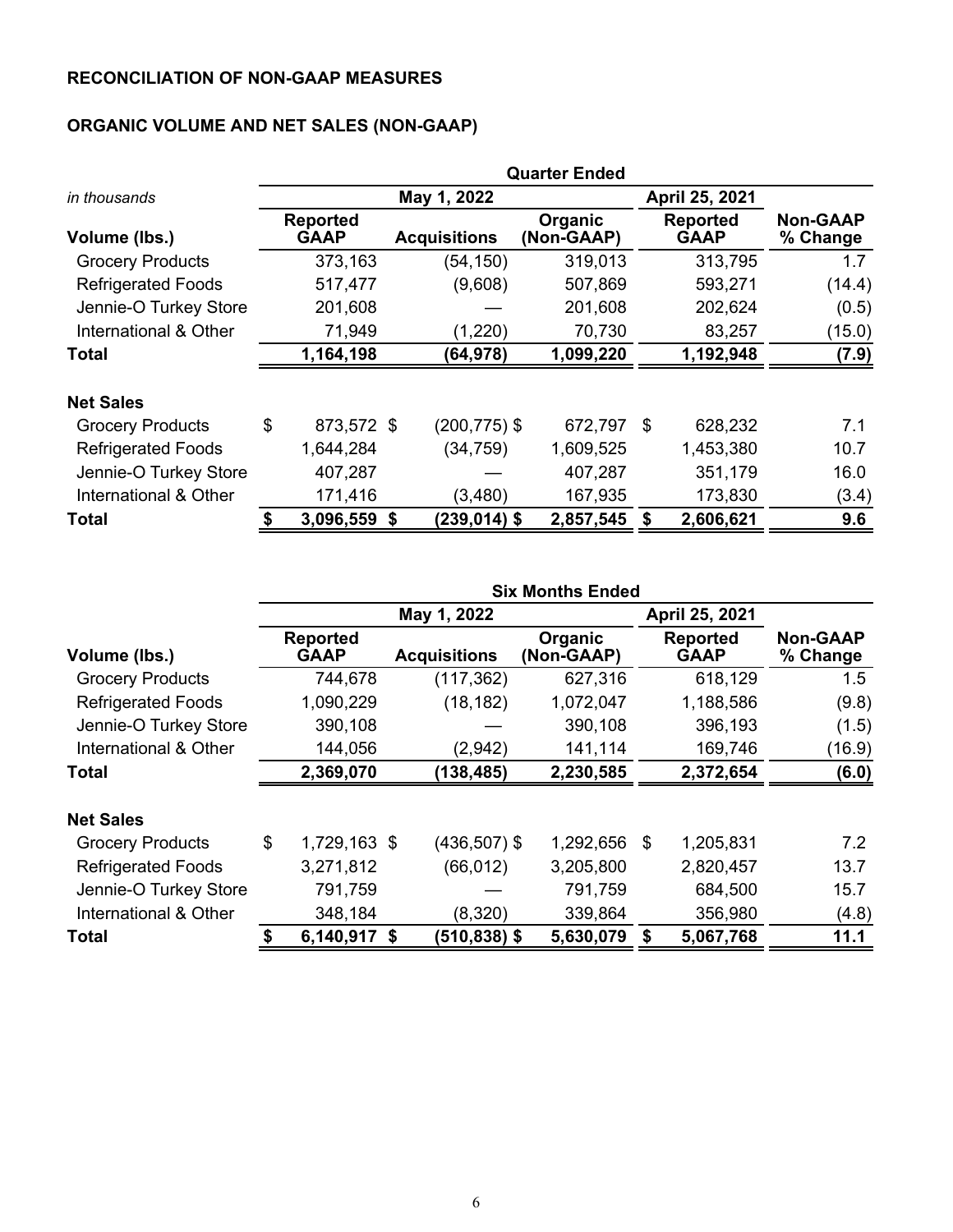#### **HORMEL FOODS CORPORATION SEGMENT DATA In thousands Unaudited**

**Quarter Ended May 1, 2022 April 25, 2021 % Change Net Sales** Grocery Products 628,232 39.1 Refrigerated Foods 1,644,284 1,453,380 13.1 Jennie-O Turkey Store **16.0** and 16.0 and 16.0 and 16.0 and 16.0 and 16.0 and 16.0 International & Other 171,416 173,830 (1.4) **Total 18.8 5 18.9 <b>6 18.9 5 18.9 5 18.9 5 18.9 5 18.9 5 18.8 Segment Profit** Grocery Products \$ 89,299 \$ 97,970 (8.9) Refrigerated Foods 3.0 Jennie-O Turkey Store 61,799 12,700 386.6 International & Other 23,653 24,481 (3.4) **Total Segment Profit** 14.5 Net Unallocated Expense 27.7 Noncontrolling Interest 62 21 197.7 **Earnings Before Income Taxes 10.0 \$** 321,868  $\overline{\$}$  **321,868**  $\overline{\$}$  **292,620 10.0** 

|                                     | <b>Six Months Ended</b> |           |    |                |          |  |  |  |  |  |
|-------------------------------------|-------------------------|-----------|----|----------------|----------|--|--|--|--|--|
|                                     | May 1, 2022             |           |    | April 25, 2021 | % Change |  |  |  |  |  |
| <b>Net Sales</b>                    |                         |           |    |                |          |  |  |  |  |  |
| <b>Grocery Products</b>             | \$                      | 1,729,163 | \$ | 1,205,831      | 43.4     |  |  |  |  |  |
| <b>Refrigerated Foods</b>           |                         | 3,271,812 |    | 2,820,457      | 16.0     |  |  |  |  |  |
| Jennie-O Turkey Store               |                         | 791,759   |    | 684,500        | 15.7     |  |  |  |  |  |
| International & Other               |                         | 348,184   |    | 356,980        | (2.5)    |  |  |  |  |  |
| Total                               | \$                      | 6,140,917 | \$ | 5,067,768      | 21.2     |  |  |  |  |  |
| <b>Segment Profit</b>               |                         |           |    |                |          |  |  |  |  |  |
| <b>Grocery Products</b>             | \$                      | 188,785   | \$ | 190,172        | (0.7)    |  |  |  |  |  |
| <b>Refrigerated Foods</b>           |                         | 340,884   |    | 314,524        | 8.4      |  |  |  |  |  |
| Jennie-O Turkey Store               |                         | 105,536   |    | 39,640         | 166.2    |  |  |  |  |  |
| International & Other               |                         | 49,737    |    | 56,685         | (12.3)   |  |  |  |  |  |
| <b>Total Segment Profit</b>         |                         | 684,941   |    | 601,020        | 14.0     |  |  |  |  |  |
| <b>Net Unallocated Expense</b>      |                         | 54,370    |    | 31,451         | 72.9     |  |  |  |  |  |
| Noncontrolling Interest             |                         | 201       |    | 133            | 51.2     |  |  |  |  |  |
| <b>Earnings Before Income Taxes</b> | \$                      | 630,772   | \$ | 569,702        | 10.7     |  |  |  |  |  |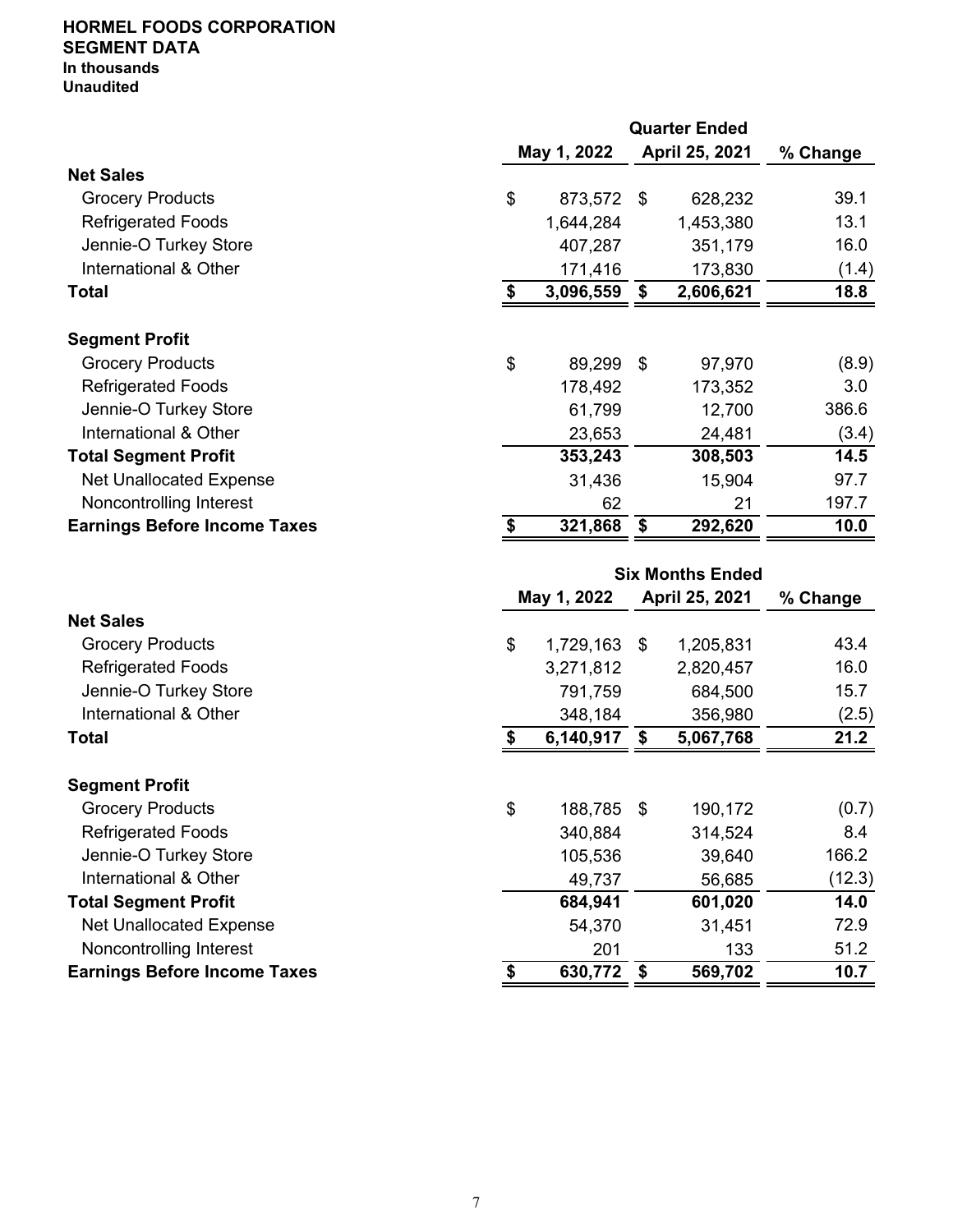# **HORMEL FOODS CORPORATION CONSOLIDATED STATEMENTS OF OPERATIONS In thousands, except per share amounts**

**Unaudited**

|                                                                      | <b>Quarter Ended</b> |                |                   | <b>Six Months Ended</b> |                |                   |  |  |
|----------------------------------------------------------------------|----------------------|----------------|-------------------|-------------------------|----------------|-------------------|--|--|
|                                                                      | May 1,<br>2022       |                | April 25,<br>2021 | May 1,<br>2022          |                | April 25,<br>2021 |  |  |
| <b>Net Sales</b>                                                     | \$3,096,559          |                | \$2,606,621       | \$6,140,917             |                | \$5,067,768       |  |  |
| <b>Cost of Products Sold</b>                                         | 2,543,088            |                | 2,130,314         | 5,048,697               |                | 4,141,291         |  |  |
| <b>Gross Profit</b>                                                  | 553,471              |                | 476,307           | 1,092,220               |                | 926,477           |  |  |
| Selling, General and Administrative                                  | 224,659              |                | 199,966           | 450,631                 |                | 396,346           |  |  |
| <b>Equity in Earnings of Affiliates</b>                              | 5,916                |                | 13,074            | 12,814                  |                | 27,302            |  |  |
| <b>Operating Income</b>                                              | 334,728              |                | 289,415           | 654,402                 |                | 557,433           |  |  |
| Interest and Investment Income                                       | 1,799                |                | 10,992            | 5,668                   |                | 28,284            |  |  |
| Interest Expense                                                     | 14,658               |                | 7,788             | 29,298                  |                | 16,015            |  |  |
| <b>Earnings Before Income Taxes</b>                                  | 321,868              |                | 292,620           | 630,772                 |                | 569,702           |  |  |
| <b>Provision for Income Taxes</b>                                    | 60,189               |                | 64,699            | 129,383                 |                | 119,386           |  |  |
| <b>Effective Tax Rate</b>                                            | 18.7 %               |                | 22.1 %            | 20.5 %                  |                | 21.0 %            |  |  |
| <b>Net Earnings</b>                                                  | 261,679              |                | 227,921           | 501,389                 |                | 450,316           |  |  |
| Less: Net Earnings (Loss) Attributable to<br>Noncontrolling Interest | 62                   |                | 21                | 201                     |                | 133               |  |  |
| <b>Net Earnings Attributable to Hormel Foods</b><br>Corporation      | \$<br>261,617        | \$             | 227,901           | \$501,188               | \$             | 450,184           |  |  |
| <b>Net Earnings Per Share</b>                                        |                      |                |                   |                         |                |                   |  |  |
| <b>Basic</b>                                                         | \$<br>0.48           | \$             | 0.42              | \$<br>0.92              | \$             | 0.83              |  |  |
| <b>Diluted</b>                                                       | \$<br>0.48           | $\mathfrak{S}$ | 0.42              | \$<br>0.91              | $\mathfrak{L}$ | 0.82              |  |  |
| <b>Weighted-average Shares Outstanding</b>                           |                      |                |                   |                         |                |                   |  |  |
| <b>Basic</b>                                                         | 544,702              |                | 540,195           | 543,691                 |                | 540,054           |  |  |
| <b>Diluted</b>                                                       | 550,036              |                | 547,536           | 548,982                 |                | 547,490           |  |  |
| Dividends Declared per Share                                         | \$<br>0.2600         | \$             | 0.2450            | \$<br>0.5200            | \$             | 0.4900            |  |  |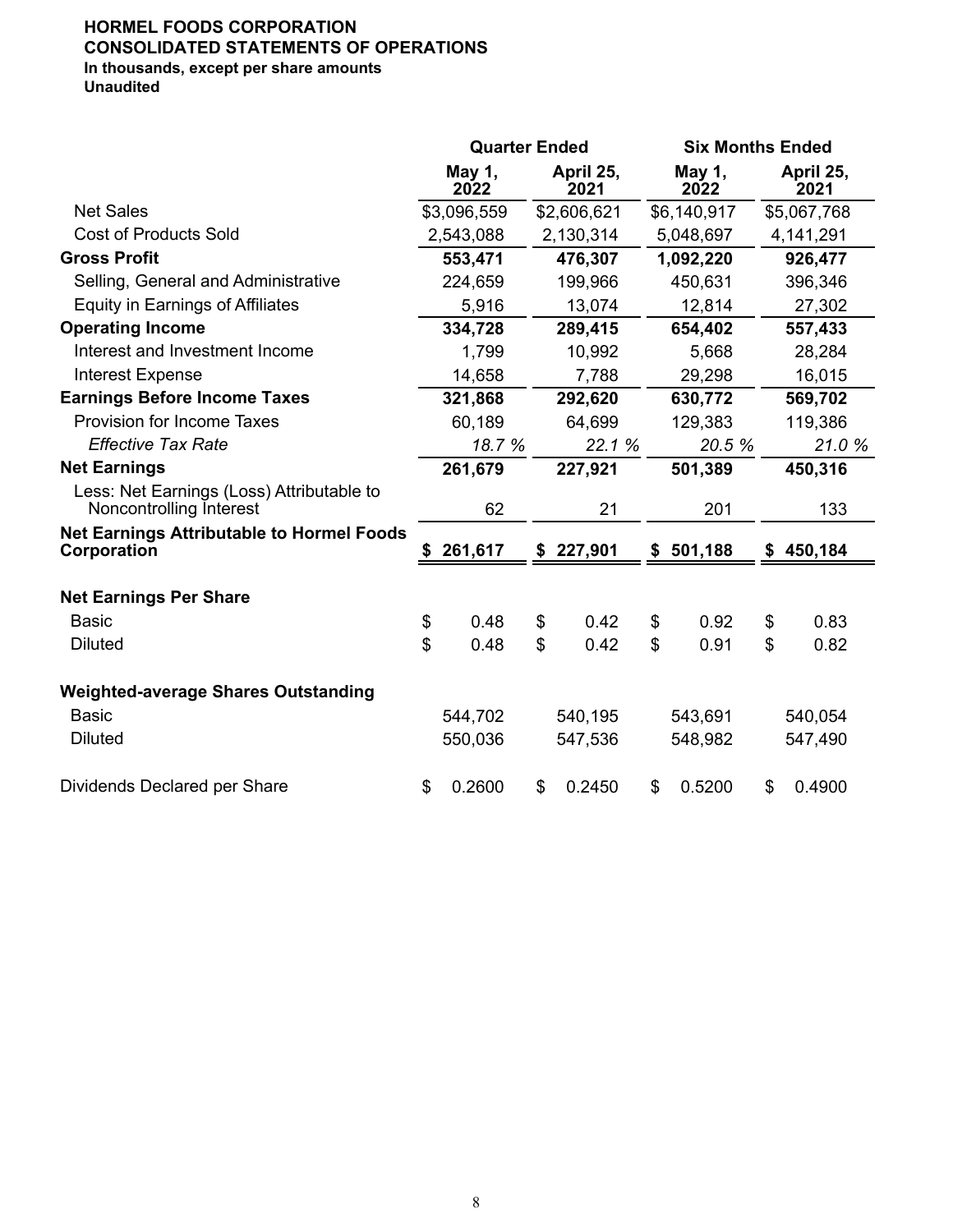#### **HORMEL FOODS CORPORATION CONDENSED CONSOLIDATED STATEMENTS OF FINANCIAL POSITION In thousands Unaudited**

|                                                       | May 1, 2022      |                            | October 31, 2021 |
|-------------------------------------------------------|------------------|----------------------------|------------------|
| <b>Assets</b>                                         |                  |                            |                  |
| Cash and Cash Equivalents                             | \$<br>861,719    | $\boldsymbol{\mathsf{\$}}$ | 613,530          |
| <b>Short-term Marketable Securities</b>               | 23,478           |                            | 21,162           |
| <b>Accounts Receivable</b>                            | 795,292          |                            | 895,719          |
| Inventories                                           | 1,597,001        |                            | 1,369,198        |
| <b>Taxes Receivable</b>                               | 7,763            |                            | 8,293            |
| Prepaid Expenses and Other Current Assets             | 88,304           |                            | 39,914           |
| <b>Total Current Assets</b>                           | 3,373,557        |                            | 2,947,816        |
| Goodwill                                              | 4,935,832        |                            | 4,929,102        |
| Other Intangibles                                     | 1,814,501        |                            | 1,822,273        |
| <b>Pension Assets</b>                                 | 303,803          |                            | 289,096          |
| Investments In and Receivables from Affiliates        | 275,849          |                            | 299,019          |
| <b>Other Assets</b>                                   | 295,127          |                            | 299,907          |
| Net Property, Plant and Equipment                     | 2,123,595        |                            | 2,109,117        |
| <b>Total Assets</b>                                   | \$<br>13,122,263 | $\boldsymbol{\hat{z}}$     | 12,696,329       |
| <b>Liabilities and Shareholders' Investment</b>       |                  |                            |                  |
| <b>Accounts Payable and Accrued Expenses</b>          | \$<br>826,729    | -\$                        | 844,502          |
| <b>Accrued Marketing Expenses</b>                     | 126,077          |                            | 114,746          |
| <b>Employee Related Expenses</b>                      | 244,664          |                            | 269,327          |
| <b>Taxes Payable</b>                                  | 93,324           |                            | 23,520           |
| Interest and Dividends Payable                        | 181,782          |                            | 154,803          |
| <b>Current Maturities of Long-term Debt</b>           | 8,084            |                            | 8,756            |
| <b>Total Current Liabilities</b>                      | 1,480,659        |                            | 1,415,654        |
| Long-term Debt Less Current Maturities                | 3,294,101        |                            | 3,315,147        |
| <b>Pension and Post-retirement Benefits</b>           | 550,047          |                            | 546,362          |
| <b>Other Long-term Liabilities</b>                    | 160,401          |                            | 162,623          |
| Deferred Income Taxes                                 | 291,841          |                            | 278,183          |
| <b>Accumulated Other Comprehensive Loss</b>           | (221, 164)       |                            | (277, 269)       |
| <b>Other Shareholders' Investment</b>                 | 7,566,378        |                            | 7,255,630        |
| <b>Total Liabilities and Shareholders' Investment</b> | \$<br>13,122,263 | \$                         | 12,696,329       |